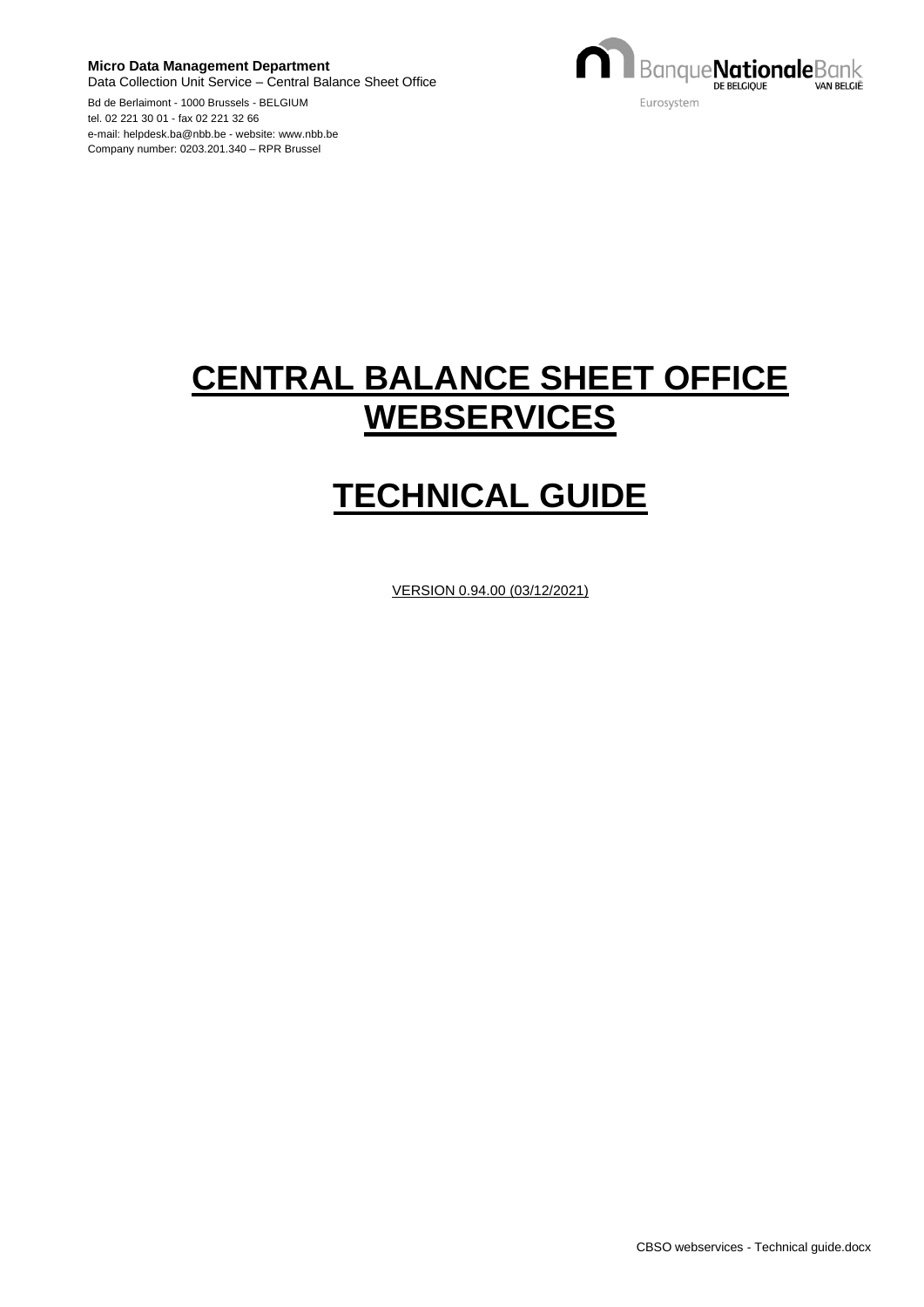# **CONTENT**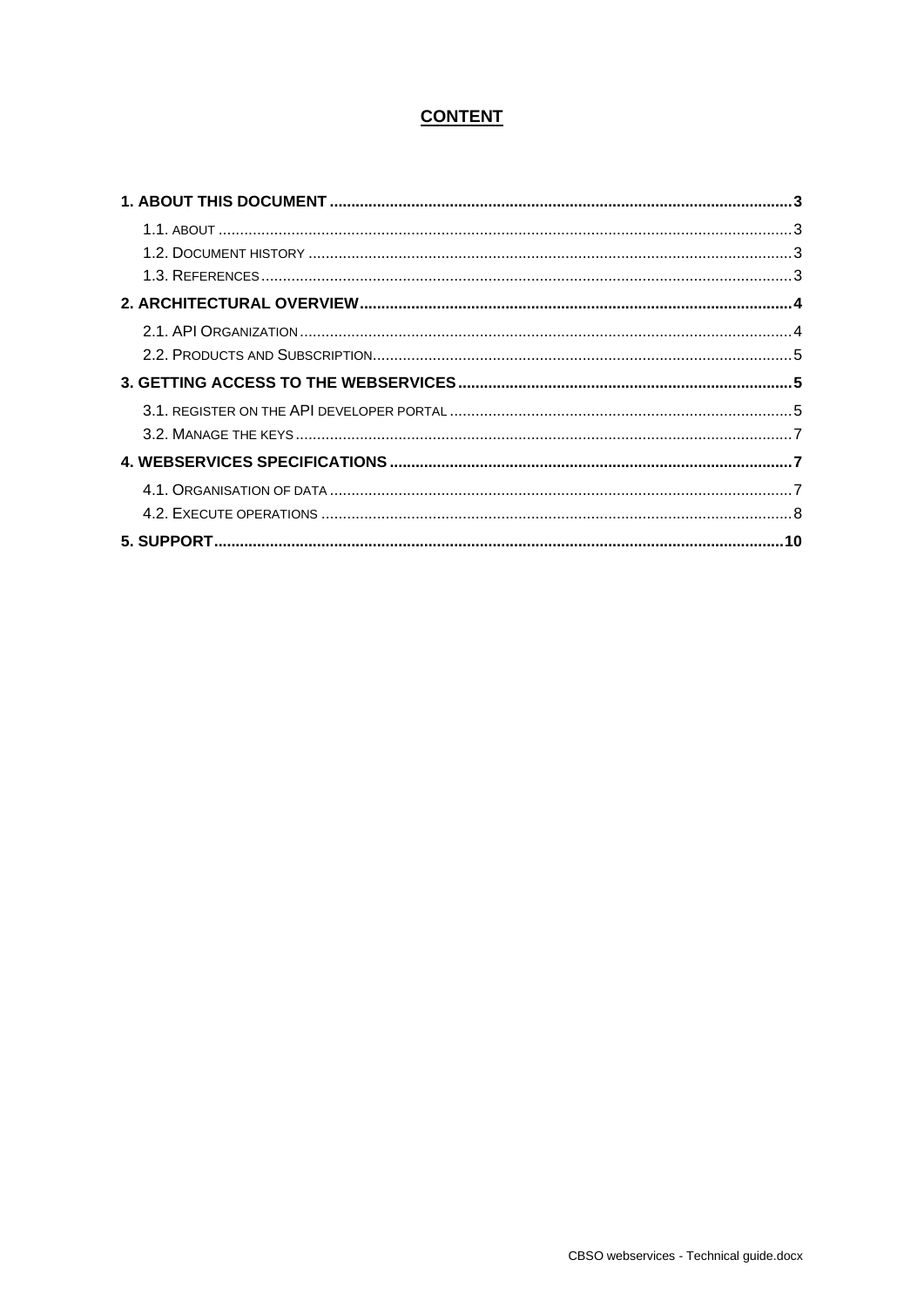# **1. ABOUT THIS DOCUMENT**

#### 1.1. ABOUT

This document is targeted to integrators and users of the Central Balance Sheet Office (hereafter CBSO) webservices. The document describes the organization of the API and the procedure to access and test the webservices deployed on the CBSO platform.

Description of the webservices offer and Terms and Conditions are resp. found in *R01* and *R02*. Technical description of the API operations and responses is documented on the *Developer Portal* located at *R03*, description of data representations returned by the webservices is found in *R04*.

#### 1.2. DOCUMENT HISTORY

| <b>Version</b> | Date       | Author   | <b>Comment</b>              |
|----------------|------------|----------|-----------------------------|
| 0.94.00        | 03/12/2021 | Galli G. | Updated for release 0.94.00 |
| 0.53.01        | 08/10/2021 | Galli G. | Initial version             |

#### 1.3. REFERENCES

| Id              | <b>Description</b>                           | <b>Resource</b>                                         |
|-----------------|----------------------------------------------|---------------------------------------------------------|
| R <sub>01</sub> | Webservices offer description                | Webservices   nbb.be (FR) and Webservices   nbb.be (NL) |
| R <sub>02</sub> | Terms and conditions of subscription         | Conditions (FR) and Voorwaarden (NL)                    |
| R <sub>03</sub> | Technical description of the API             | Developer portal (UAT2)                                 |
|                 |                                              | Developer portal (PROD)                                 |
| R <sub>04</sub> | Technical description of the representations | Webservices - docs   nbb.be (FR) and Webservices - docs |
|                 | and codes lists                              | nbb.be (NL)                                             |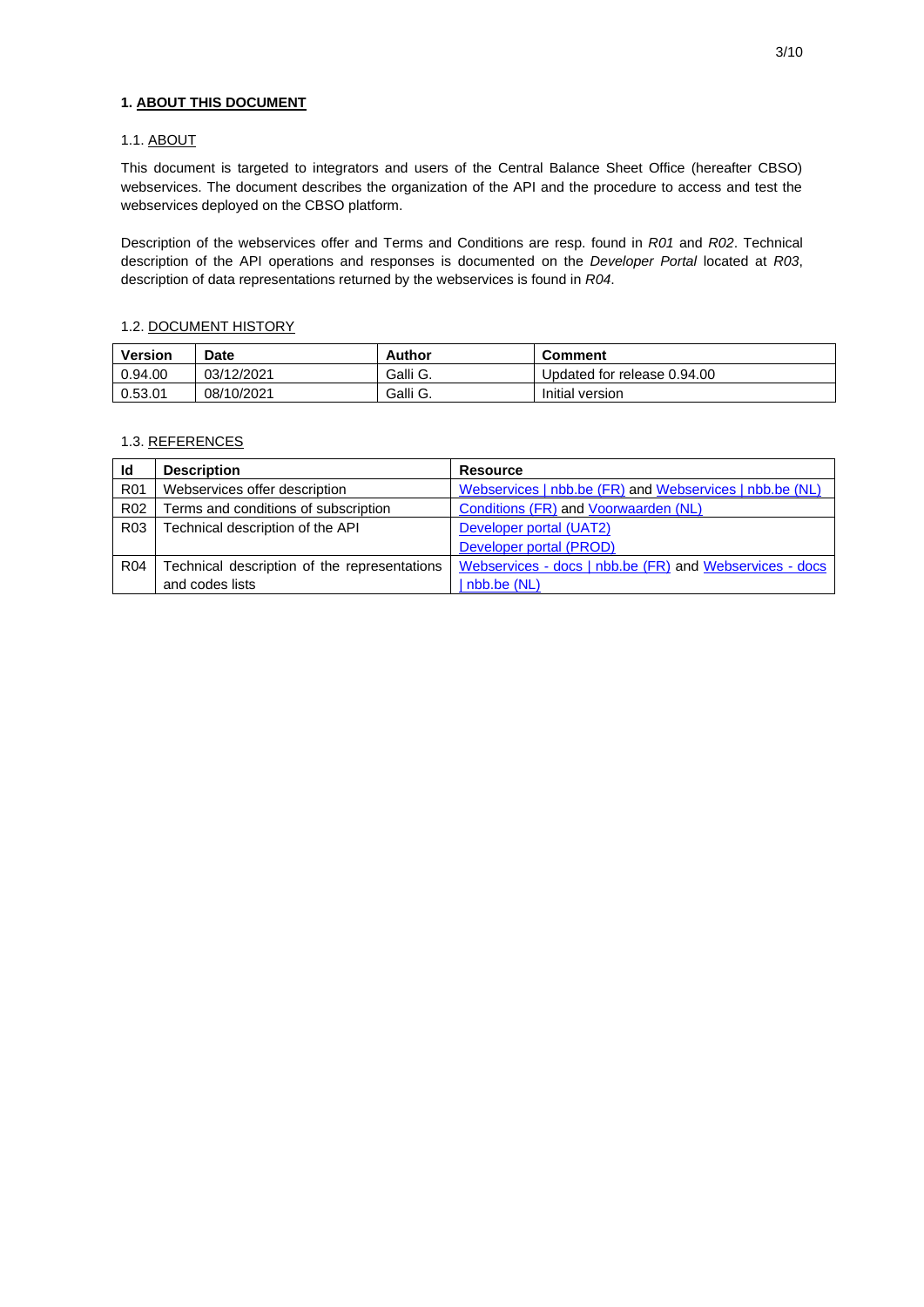# **2. ARCHITECTURAL OVERVIEW**

CBSO webservices give access to data exposed via a REST interface. Several key components are deployed to support the solution.



In this diagram:

- The API Management is a layer between the external user software and the CBSO webservices. This layer manages and controls the access to the different operations exposed by CBSO
- The external users manage their API keys and subscriptions with the CBSO Developer Portal.
- The external users configure their software to provide the API key in the requests sent to the API management.

## 2.1. API ORGANIZATION

APIs are groups of operations exposed by the CBSO application. 3 API's are currently exposed:

| <b>API</b><br>name | <b>Description</b>                                             | <b>Operations</b>                                                                                                                                                                                                                                                                                                                                                                         |
|--------------------|----------------------------------------------------------------|-------------------------------------------------------------------------------------------------------------------------------------------------------------------------------------------------------------------------------------------------------------------------------------------------------------------------------------------------------------------------------------------|
| authentic          | Query-based access to<br>authentic data                        | /legalEntity/{legalEntityId}/references<br>/deposit/{referenceNumber}/reference<br>/deposit/{referenceNumber}/accountingData                                                                                                                                                                                                                                                              |
| extracts           | Daily extracts of authentic<br>data                            | /batch/{date}/references<br>/batch/{date}/accountingData                                                                                                                                                                                                                                                                                                                                  |
| improved           | Query-based & daily<br>extracts of improved<br>annual accounts | /legalEntity/{legalEntityId}/references/improved<br>/deposit/{referenceNumber}/references/improved<br>/deposit/{referenceNumber}/accountingData/improved/corrected<br>/deposit/{referenceNumber}/accountingData/improved/pdf_extracted<br>/deposit/{referenceNumber}/accountingData/improved/euro_converted<br>/batch/{date}/accountingData/improved<br>/batch/{date}/references/improved |

Each of the API is exposed by the API management with an URL based on the following naming convention:

https://<env>/<apiName>/operation

Where:

- <env> corresponds to the environment:
	- o Test environment: ws.uat2.cbso.nbb.be
	- o Production environment: ws.cbso.nbb.be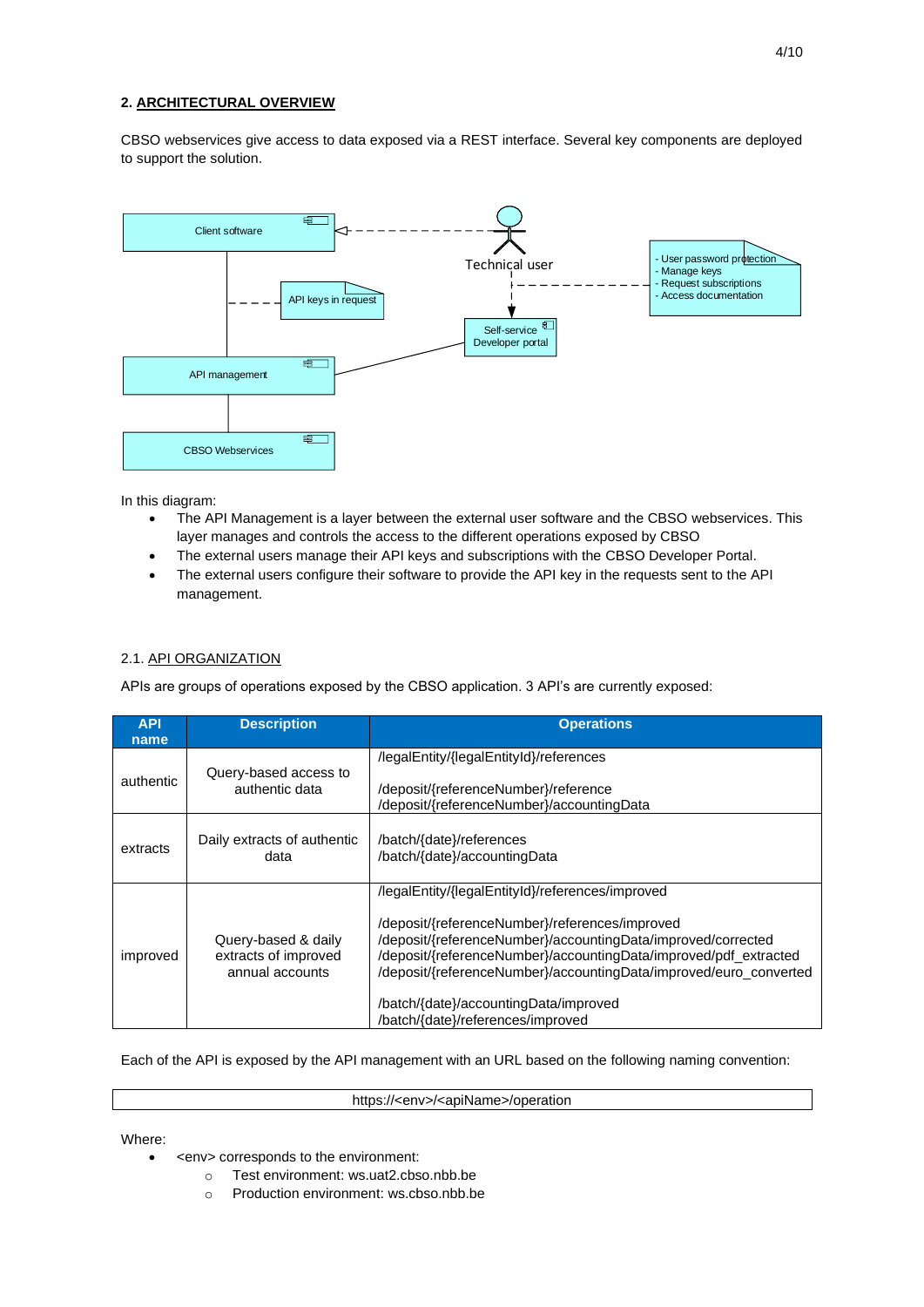• <apiName> is the name of the API as mentioned in the previous table, in lower case. Allowed values are "authentic", "extracts", "improved"

Example for *production* environment, *authentic* api and */legalEntity/{legalEntityId}/references* operation:

https://ws.cbso.nbb.be/authentic/legalEntity/{legalEntityId}/references

#### 2.2. PRODUCTS AND SUBSCRIPTION

Products are used to structure the commercial offer of the CBSO webservices. Products are also the assets to which a user can subscribe directly from the developer portal. A product is defined for each exposed API to allow direct subscription by end users.

| <b>Product name</b>  | <b>API name</b> |
|----------------------|-----------------|
| Query authentic data | authentic       |
| Daily extracts       | extracts        |
| Improved data        | improved        |

Subscription represents the access granted to a technical user to an API or to a product. The subscription may be active or inactive and API keys are provided to the user for calling the API in the context of a subscription.

#### **3. GETTING ACCESS TO THE WEBSERVICES**

Getting access to the webservices requires two steps.

The first step is contractual and is about obtaining a subscription with the NBB. Procedure and Terms & Conditions are given in *R02*, subscriptions details are given in *R01*.

The second step is technical and is about obtaining API keys. Once the subscription is active, the subscriber can inform the technical user(s) who will obtain API key(s) via the CBSO API developer portal. Only registered users can obtain API keys.

#### 3.1. REGISTER ON THE API DEVELOPER PORTAL

On the developer portal, the webservices user can:

- 1. Create a profile
- 2. Request and collect the API keys
- 3. Manage the API keys

# 3.1.1. CREATE A PROFILE

As external user:

- Connect to the developer portal:
	- o Test environment[: https://developer.uat2.cbso.nbb.be/](https://developer.uat2.cbso.nbb.be/)
	- o Production environment: [https://developer.cbso.nbb.be](https://developer.cbso.nbb.be/)
- Sign up and provide email, password, first name, last name, captcha
- Receive email from [apimgmt-noreply@mail.windowsazure.com](mailto:apimgmt-noreply@mail.windowsazure.com)<sup>1</sup> and confirm with the provided link

<sup>&</sup>lt;sup>1</sup> This url may change in a future release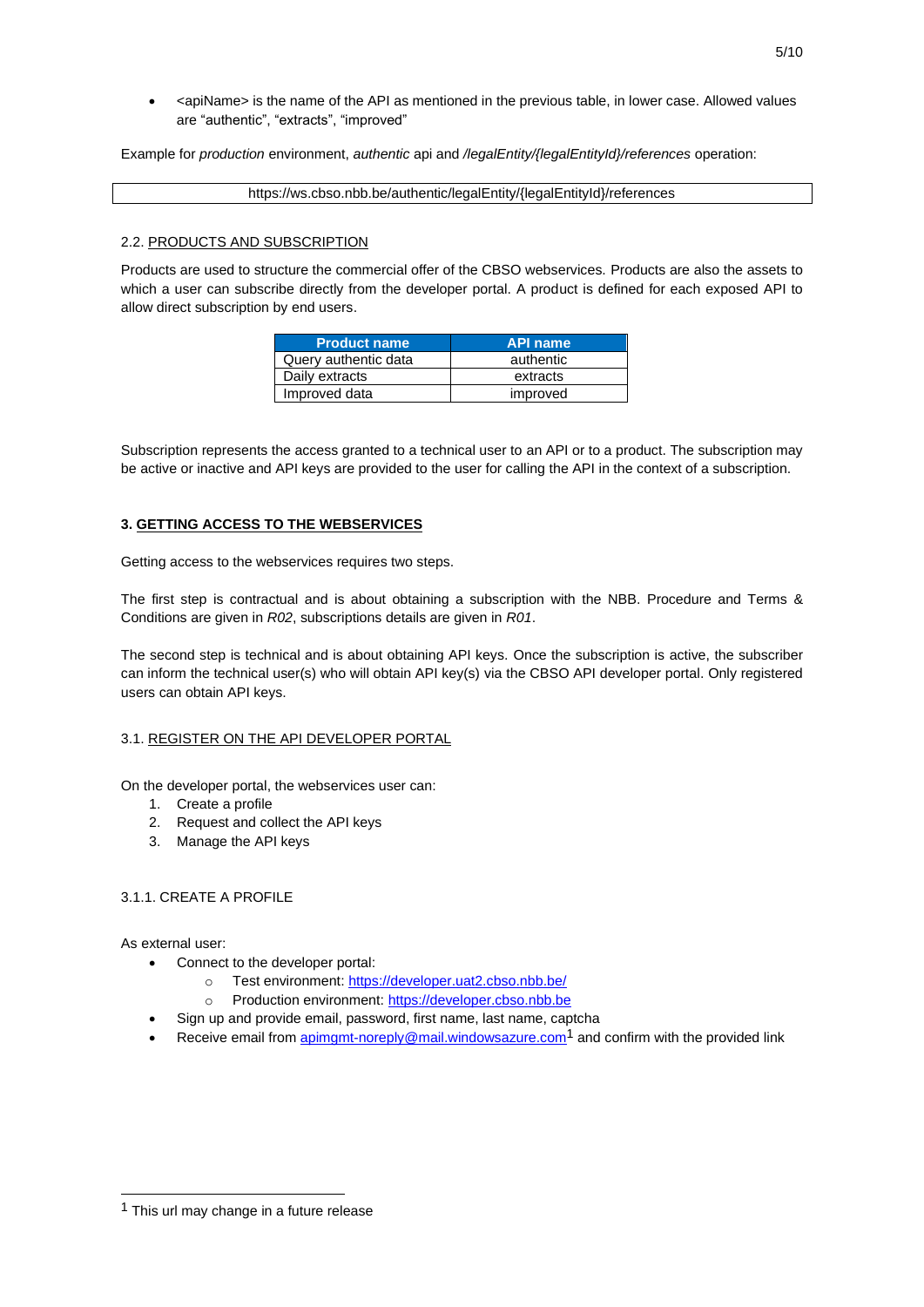| <b>National</b> Bank<br>OF BELGIUM<br>Eurosystem | Home                                                                         | <b>Products</b> | Sign in | Sign up |
|--------------------------------------------------|------------------------------------------------------------------------------|-----------------|---------|---------|
|                                                  | Welcome to                                                                   |                 |         |         |
|                                                  | <b>Central Balance Sheet Office</b>                                          |                 |         |         |
|                                                  | portal for web service consumers                                             |                 |         |         |
|                                                  | Online consultation of annual accounts<br><b>Explore products</b><br>Sign up |                 |         |         |

# 3.1.2. REQUEST AND COLLECT THE API KEYS

As external user:

- Sign-in to the developer portal
- Browse and apply for one or more products
- Fill in the subscription request with the CLIENT\_NUMBER. This number is communicated by the NBB to the subscriber of the contract after approval of the Terms & Conditions. The client number is then transferred by the subscriber to the technical user. When using the test environment, any value can be set into the CLIENT\_NUMBER field

| um.                               | This service provides summarized information about the annual ac<br>counts that were filed to the Central Balance Sheet Office of the National Bank of Belgi                                                                                                           |                                               |
|-----------------------------------|------------------------------------------------------------------------------------------------------------------------------------------------------------------------------------------------------------------------------------------------------------------------|-----------------------------------------------|
| by NBB<br><b>NBB</b>              | This service allows to retrieve the following information:<br>- The references of annual accounts filed to <u>and</u> accepted<br>- The annual account documents published to the public portal of<br>- The reproduction as PDF image by NBB of the published annual a | NBB CBSO Web Services - Authentic Data $\sim$ |
| ccounts                           | - The improvements made by NBB to a selection of annual accounts                                                                                                                                                                                                       |                                               |
| Your subscriptions                |                                                                                                                                                                                                                                                                        |                                               |
| You don't have subscriptions yet. |                                                                                                                                                                                                                                                                        |                                               |
| <client_number></client_number>   | Subscribe                                                                                                                                                                                                                                                              |                                               |

• Receive *Request confirmation* and *Request approval* emails from [apimgmt](mailto:apimgmt-noreply@mail.windowsazure.com)[noreply@mail.windowsazure.com](mailto:apimgmt-noreply@mail.windowsazure.com)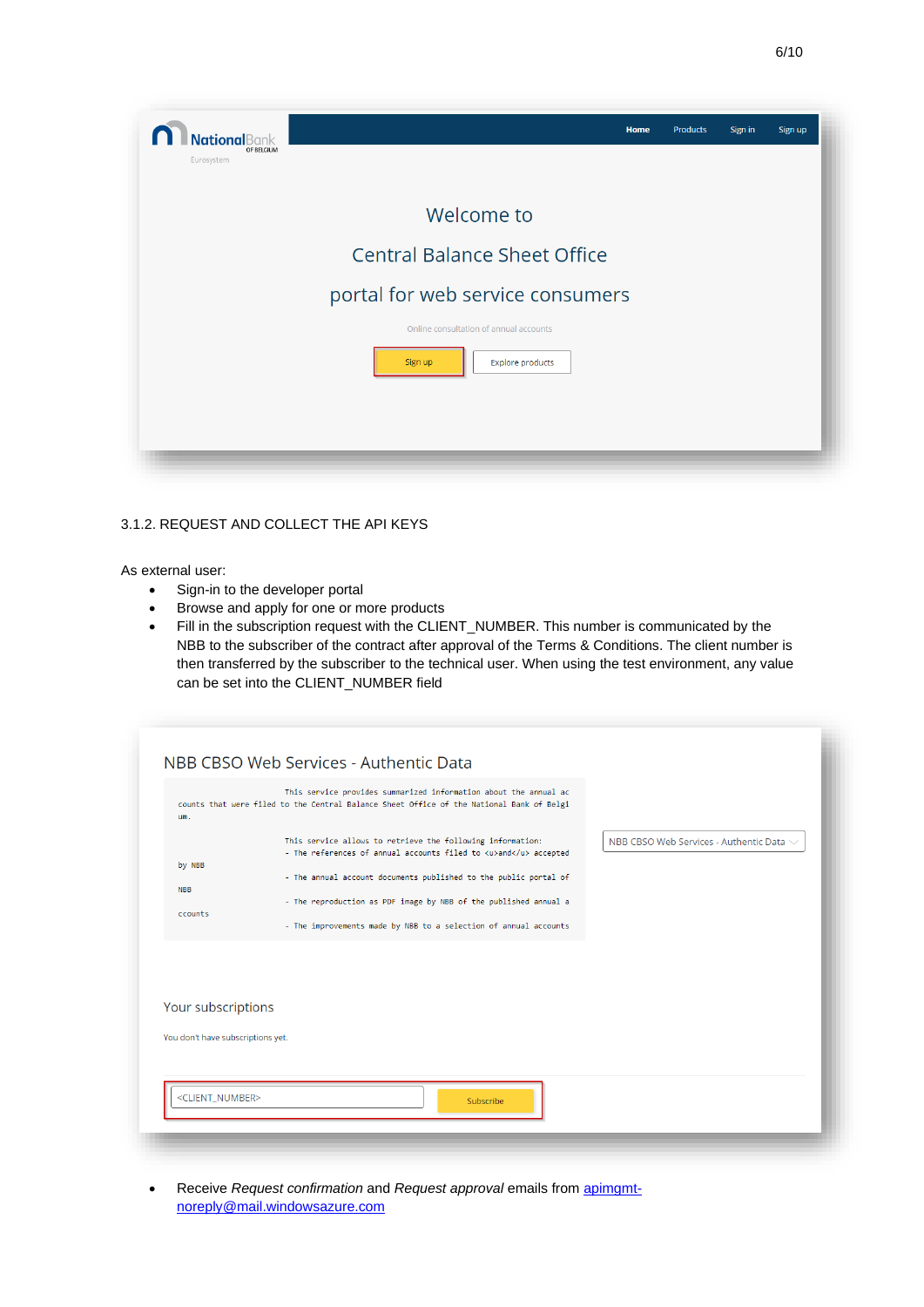In user profile, find the keys, after approval from NBB

|                             |                                   |                   |                |              |               | Home | Products | Profile |
|-----------------------------|-----------------------------------|-------------------|----------------|--------------|---------------|------|----------|---------|
|                             |                                   |                   |                |              |               |      |          |         |
|                             |                                   |                   |                |              |               |      |          |         |
|                             |                                   |                   |                |              |               |      |          |         |
|                             |                                   |                   |                |              |               |      |          |         |
| User profile                |                                   |                   |                |              |               |      |          |         |
|                             |                                   |                   |                |              |               |      |          |         |
|                             |                                   |                   |                |              |               |      |          |         |
| Account details             |                                   |                   |                |              |               |      |          |         |
| Email                       | proprogram (minimum               |                   |                |              |               |      |          |         |
| First name                  | Greeney                           |                   |                |              |               |      |          |         |
| Last name                   | out                               |                   |                |              |               |      |          |         |
| <b>Registration date</b>    | 09/08/2021                        |                   |                |              |               |      |          |         |
| Change name                 | Change password<br>Close account  |                   |                |              |               |      |          |         |
|                             |                                   |                   |                |              |               |      |          |         |
|                             |                                   |                   |                |              |               |      |          |         |
| Subscriptions               |                                   |                   |                |              |               |      |          |         |
|                             |                                   |                   |                |              |               |      |          |         |
| <b>Subscription details</b> |                                   |                   | <b>Product</b> | <b>State</b> | <b>Action</b> |      |          |         |
|                             |                                   |                   |                |              |               |      |          |         |
| Name<br>Started on          | <b>CLIENT_0000</b>                | Rename            |                | Active       | Cancel        |      |          |         |
| 09/09/2021                  |                                   |                   |                |              |               |      |          |         |
| Primary key                 | XXXXXXXXXXXXXXXXXXXXXXXXXXXXXXXXX | Show   Regenerate |                |              |               |      |          |         |
| Secondary key               | xxxxxxxxxxxxxxxxxxxxxxxxxxxxxx    | Show   Regenerate |                |              |               |      |          |         |
|                             |                                   |                   |                |              |               |      |          |         |

Access request will be granted by NBB:

- If the CLIENT\_NUMBER specified upon request relates to an active client number (prod only)
- After approval from NBB staff member<sup>2</sup>

Notice that API keys are delivered per *Product*. When accessing several *Products*, several access requests must be performed in the Developer portal to obtain the keys for each of the required *Product*.

#### 3.2. MANAGE THE KEYS

In the user profile, for each subscription, the technical user can:

- Access two keys (primary and secondary): it allows rollout and revocation of the keys without breaking the existing accesses (when a key is used, the second one can be replaced in the portal)
- Regenerate the keys (e.g.: to cope with own policy or in case the key would be compromised)

#### **4. WEBSERVICES SPECIFICATIONS**

#### 4.1. ORGANISATION OF DATA

Data made available through the webservices are data related to the deposits filled to the NBB Central Balance Sheet Office. Data consists in:

- *References* of deposits: the unique reference number assigned by the NBB and the main key-data linked to the deposit (e.g.: legal entity number, deposit date …)
- *Representations* of deposit: representations of the deposit data in XBRL, PDF and JSON. Each representation is linked to the unique reference number of the deposit. The representations are described in more details in *R04*

When accessing the webservices, two data retrieval modes are considered:

- Query mode, typically used in two steps:
	- $\circ$  First, obtain the (list of) reference(s) for a given legal entity
	- o Then, obtain one or more representations for a given reference
- Batch mode, used in one step:

<sup>&</sup>lt;sup>2</sup> In case of need, please contact NBB helpdesk at **helpdesk.ba@nbb.be**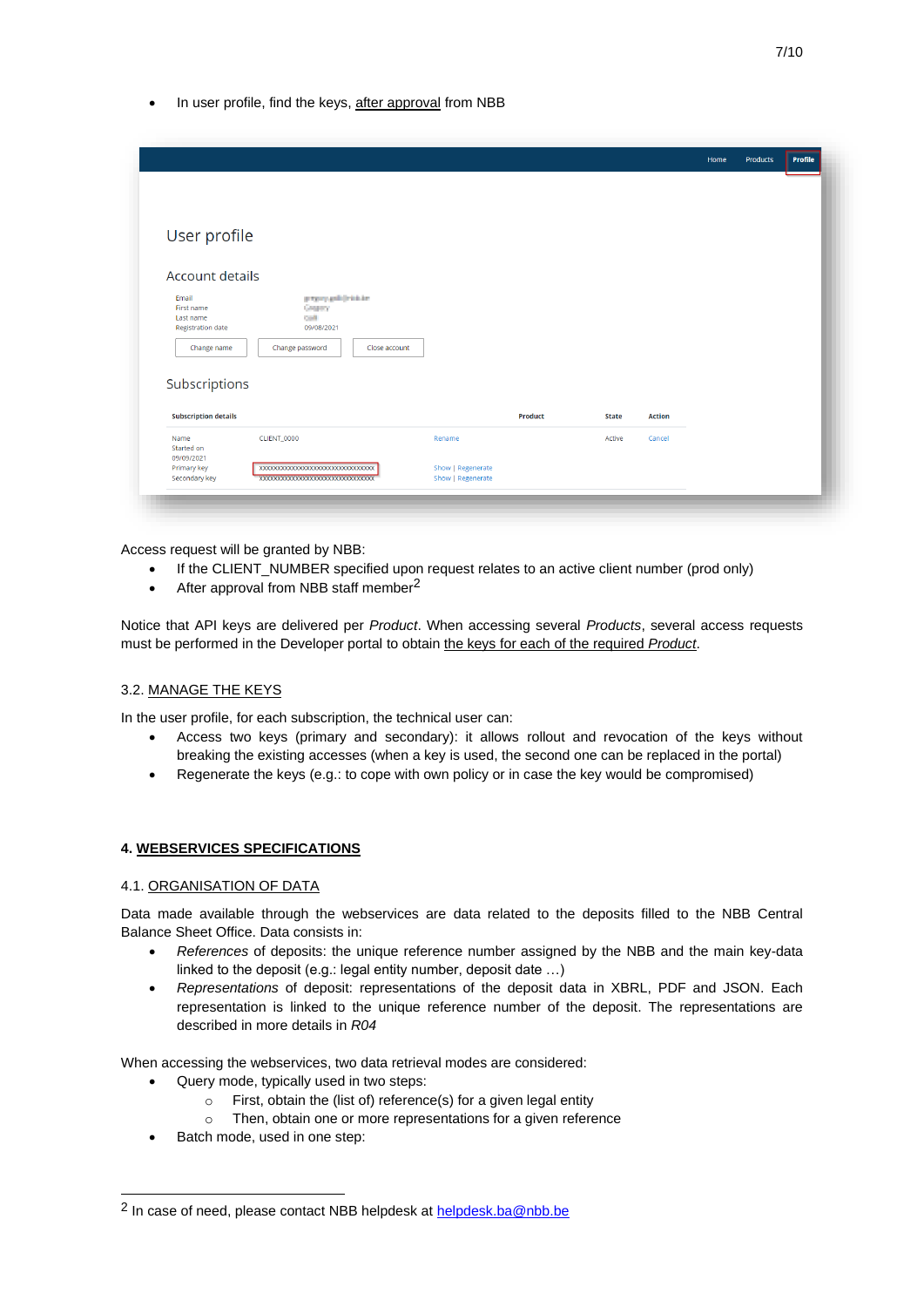o Obtain all data of one kind (all references or all XBRL representations or all PDF representations or all JSON representations) as a zip of files for a given date

Here is the retrieval mode approach for each operation:

| <b>API name</b> | <b>Retrieval mode</b> | <b>Operations</b>                                                                                                                                                                                                                                                                                           |
|-----------------|-----------------------|-------------------------------------------------------------------------------------------------------------------------------------------------------------------------------------------------------------------------------------------------------------------------------------------------------------|
| authentic       | Query-based           | /legalEntity/{legalEntityId}/references<br>/deposit/{referenceNumber}/reference<br>/deposit/{referenceNumber}/accountingData                                                                                                                                                                                |
| extracts        | <b>Batch</b>          | /batch/{date}/references<br>/batch/{date}/accountingData                                                                                                                                                                                                                                                    |
| improved        | Query-based           | /legalEntity/{legalEntityId}/references/improved<br>/deposit/{referenceNumber}/references/improved<br>/deposit/{referenceNumber}/accountingData/improved/corrected<br>/deposit/{referenceNumber}/accountingData/improved/pdf_extracted<br>/deposit/{referenceNumber}/accountingData/improved/euro_converted |
| improved        | <b>Batch</b>          | /batch/{date}/accountingData/improved<br>/batch/{date}/references/improved                                                                                                                                                                                                                                  |

Description of the content of data as well as restrictions regarding availability of historical data are documented in *R02*. Technical information over the API operations, parameters and responses can be retrieved from the *Developer portal* in different formats (openAPI, Swagger …), see reference *R03*.

# 4.2. EXECUTE OPERATIONS

The CBSO webservices are exposed via a REST interface. To be able to retrieve data via the webservices, the user will:

- Setup a client software
- Configure the API operation with:
	- o The API Key:
		- Obtained via the Developer portal
		- Set into "**NBB-CBSO-Subscription-Key**" (query parameter or HTTP header)
	- o The request ID:
		- Client-side generated UUID. The request ID is used to log the information related to the request. In case of debugging required, the communication of the UUID will help to identify the logs related to the request
		- Set into "**X-Request-Id**"
	- o The media-type for the returned object
		- See documentation in *R04* for allowed values per operation
		- Set into "Accept"
	- o If any, the parameters required for the selected operation
- Execute the request:
	- o The UUID should be unique for each request
	- o Request timeout is set to 120 sec

#### 4.2.1. SAMPLE 1 - QUERY BY LEGAL ENTITY AND OBTAIN THE PDF REPRESENTATION

1) The 1st operation connects to the API "authentic" and requests all references for legal entity 0203201340:

#-- Get references for legal entity 0203201340 GET https://ws.cbso.nbb.be/authentic/legalEntity/0203201340/references X-Request-Id: 1c55dcd8-2fbc-9523-fc23-9655c35e2e3f NBB-CBSO-Subscription-Key: 6df61219188728ebb78db5c0cc9aeb2f Accept: application/json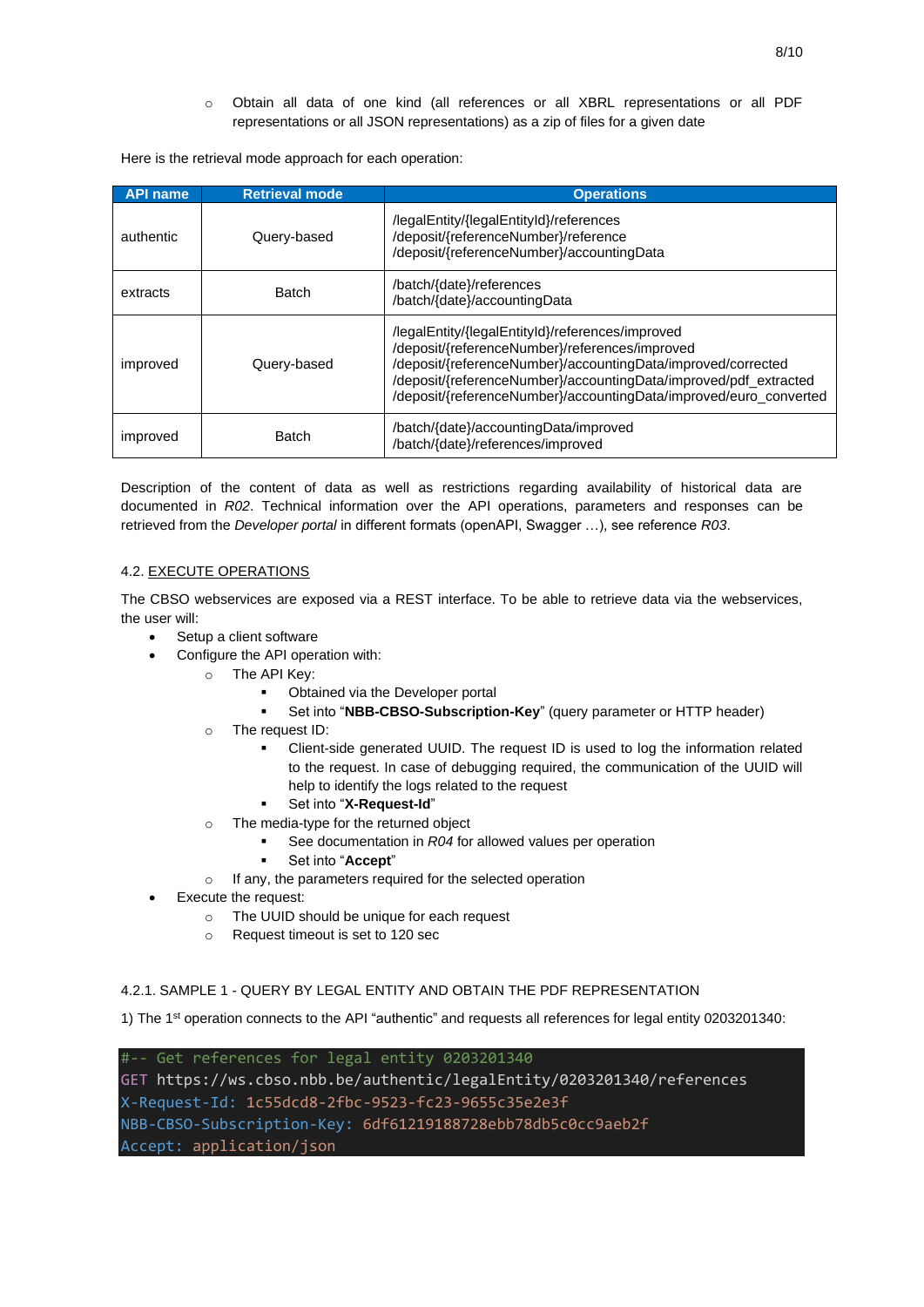The response is a JSON object containing the list of references, each reference is identified by a unique reference number. Here, only one reference is returned, having 2021-00000148 as reference number:



2) The  $2<sup>nd</sup>$  operation connects to the API "authentic" and requests the PDF representation for the reference number 2021-00000148:



The response is the PDF representation of the deposit having 2021-00000148 as reference.